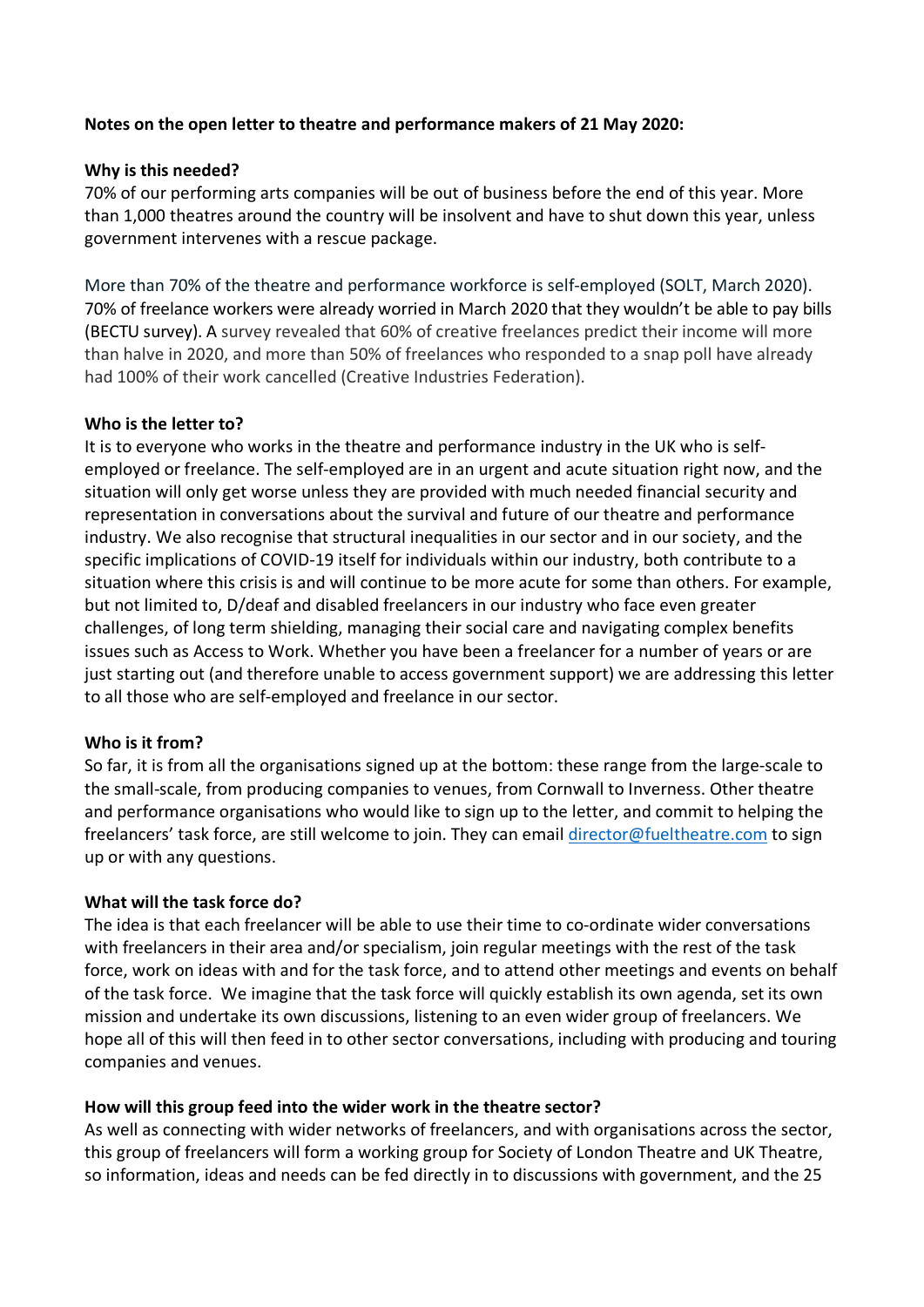charities being co-ordinated by SOLT and UK Theatre to support everyone in the industry. SOLT and UK Theatre has also opened up its information webinars to all freelancers, and the next series will be publicised through this group as well.

### **How will the task force be set up?**

Each organisation has committed to paying one self-employed theatre/performance maker for one day per week for 3 months – June, July and August. The idea is that this freelancer will be able to use that time to co-ordinate wider conversations with freelancers in their area and/or specialism, to join regular meetings with the rest of the task force, to work on ideas with and for the task force, and to attend other meetings and events on behalf of the task force. Engagement, contracting and payment of each member of the task force will be undertaken by the organisation supporting them. They will be paid a day rate in line with that organisation's standard policy for a freelancer, in accordance with union guidelines. Selection processes will differ from one organisation to another, and we will work together to strive for representation, in all its forms, across the group. This work is underway: the task force will start work in June.

### **Why now?**

The situation for the self-employed in the theatre and performance sector is acute. We need to increase the flow of information and ideas and amplify the voices of the self-employed in urgent conversations about the survival and future of theatre and performance in the UK now. This means we will almost certainly make mistakes in this process, and we will learn from them, and keep evolving. The situation is not static, and so our response is also a developing process.

## **How do I find out more / get involved?**

If you're an organisation who wants to get involved, your first point of contact is Kate on director@fueltheatre.com. It is not too late to sign up.

If you're self-employed and want to get involved, contact one of the organisations who have signed the letter to find out how to connect with them as a freelancer, by checking their website and social media channels for more information.

If you're a funder or donor who would like to support this initiative, your first point of contact is Kate on director@fueltheatre.com.

# **How can these organisations afford to pay for a freelancer at a time like this?**

Many can't, and all are facing severe financial challenges, but it's important so we have all committed to doing so. Our organisations and our industry cannot exist without its freelancers. We have to work together, as we always have done, and even more so now: we need each other's energy in the fight we have on our hands to survive and we need each other's creative ideas to build back better.

### **Why is it only one paid freelancer per organisation?**

We would all like to do more, but this is where we are right now. Paying just one freelancer now is, we hope, a stepping stone to a bigger vision of inclusivity, equality and empowerment.

# **What about freelancers who aren't connected to any of these organisations?**

We appreciate that this is only one initiative, and it cannot solve all of the challenges we face today. We need more routes for freelancers to be able to access information and have their voices heard. There are many organisations working on this, including unions like BECTU and Equity, and